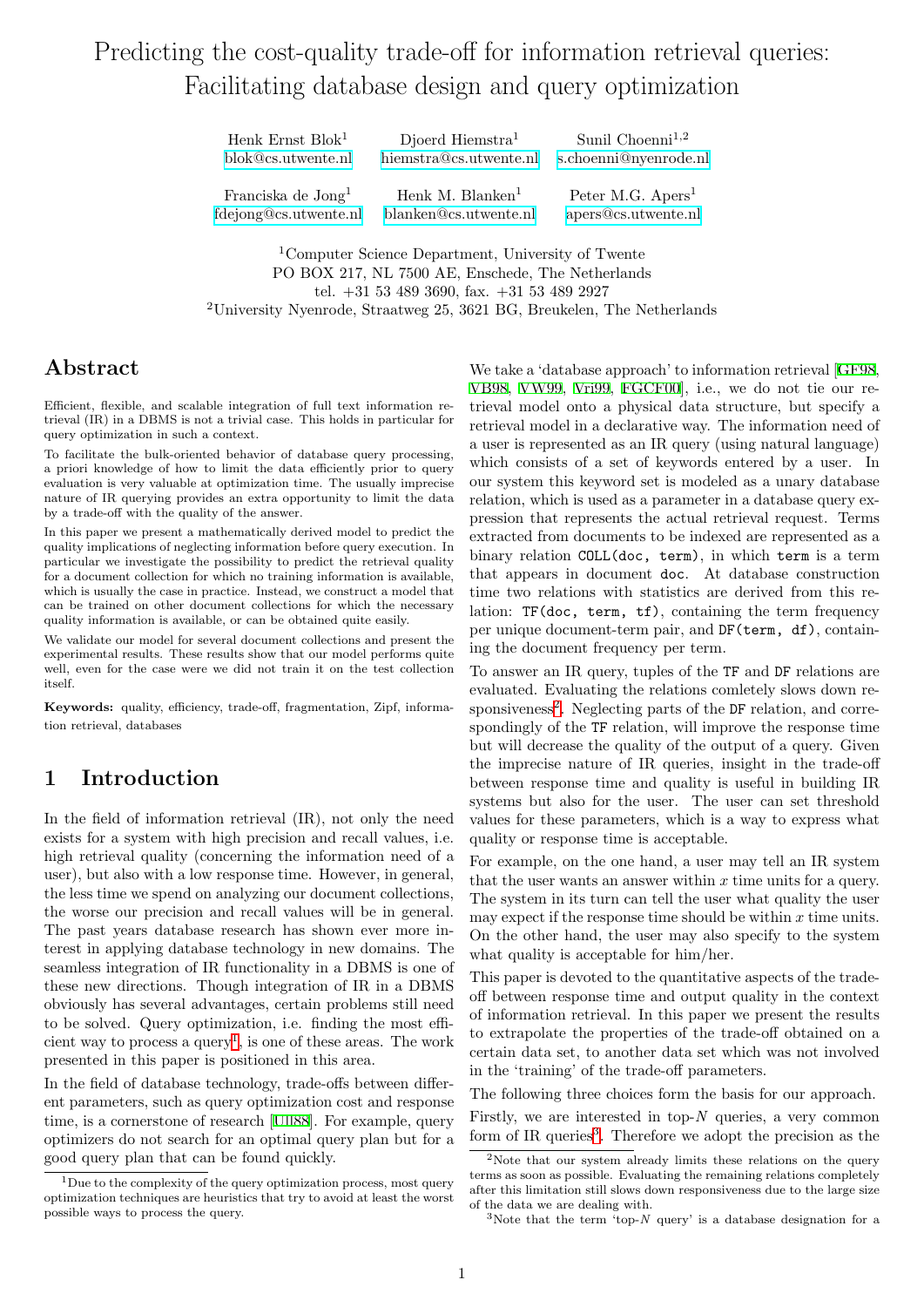basis for our quality notion. To be more precise, we use the average precision, since this metric also includes positional information and not just whether a certain fraction of the top- $N$  is relevant. We don't use recall as our quality metric since it is too much dependent on  $N$ . Note that the recall can always be increased up to 100% by choosing N large enough<sup>[4](#page-1-0)</sup>. Secondly, we choose the terms with highest document frequencies to be the part we neglect during query processing, instead of just a random subset of the data. These terms are considered to be the least discriminative and also provide the numerically least significant per-term contribution to the score of a document in our score function. This means that these terms usually have the least significant impact on the final ranking of an arbitrary document. Furthermore, these terms do take up the most space in the TF relation, so ignoring these terms delivers the largest cost reduction. To be more precise, our model uses the fraction of terms with lower document frequencies (i.e. the terms that are not ignored) as its main steering variable. We refer to[[BVBA01](#page-8-2), [BCBA01](#page-8-3)] for a more elaborate description of the underlying fragmenting approach.

And, thirdly, we do not try to estimate the quality behavior for each particular query but the quality behavior of the system in general. Therefore, we based our model on the mean of the average precision over a set of queries, instead of just the average precision for a given query.

Given these three choices we first constructed a model for the simple case. This model can be trained, using the least mean square (LMS) method, on the same collection as one wants to predict the quality for. We call this model, the first order model. Next we present a generalized, second order, model that uses the LMS method on the trained parameters of the first order model of a set of training collection to estimate the parameters for the first order model of the test collection. This estimated first order model allows us to predict the quality behavior for that test collection.

This brings us to the main reason for our interest in the cost-quality trade-off in general and its application in integrating IR seamlessly into a database environment[[GF98,](#page-8-0) [VB98,](#page-9-1) [VW99](#page-9-2), [Vri99](#page-9-3), [FGCF00\]](#page-8-1). In database query processing one prefers to work set-at-a-time instead of element-ata-time. Therefore traditional IR top-N optimization [\[Per84,](#page-9-4) [BL85,](#page-8-4) [Bro95](#page-8-5), [CP97](#page-8-6)] techniques are sometimes not so easy to incorporate in the DBMS [\[BVBA01](#page-8-2)]. The ability to predict during query optimization which parts of the data set can be ignored, given the knowledge of the related quality implications, would therefore be very interesting. In reality one usually has no significant quality information available for the entire data set, say the document collection statistics in a web search engine. However, for a small (sub)set one might be able to get good relevance judgments given a certain set of representative queries (for instance: the Web TREC<sup>[5](#page-1-1)</sup> plus accompanying queries and relevance judgments). So it would be nice if one could use this well-documented data set to train a quality model and then transfer the obtained properties to the general case. Our second order model provides precisely

these desired generalization properties.

Furthermore, we are not just interested in transparently integrating an IR system in a DBMS, but in a parallel mainmemory DBMS, to investigate the presumed advantages of such a system for IR, and multi-media retrieval in general. Main-memory processing requires the data to be fragmented in advance at data base design time. Therefore we impose the even higher restriction that we want to be able to model the cost-quality trade-off without detailed knowledge of the actual data. We assume the availability of only limited information, such as the cardinality of certain relations in our database.

In the IR-field some research has been done on the retrieval  $cost\text{-}effectiveness\ trade\text{-}off\text{ }[\text{GHF95},\text{ }\\\text{CJF}^{+}98,\text{ }]\text{JFS98}.$  $cost\text{-}effectiveness\ trade\text{-}off\text{ }[\text{GHF95},\text{ }\\\text{CJF}^{+}98,\text{ }]\text{JFS98}.$  $cost\text{-}effectiveness\ trade\text{-}off\text{ }[\text{GHF95},\text{ }\\\text{CJF}^{+}98,\text{ }]\text{JFS98}.$  However, we go somewhat further by generalizing quality properties obtained on a given set of collections to another collection, as described above.

In database research the area of probabilistic top-N query optimization [\[DR99](#page-8-8)] closely resembles the basic idea presented in this paper, with the restriction that in that research only the optimization and query evaluation algorithm are probabilistic in a certain sense but the answers are still deterministic. As holds for all database query optimization in general, top-Noptimization  $[CK98, FSGM+98, CG99]$  $[CK98, FSGM+98, CG99]$  $[CK98, FSGM+98, CG99]$  $[CK98, FSGM+98, CG99]$  $[CK98, FSGM+98, CG99]$  $[CK98, FSGM+98, CG99]$  tries to prune the search space as quickly as possible. In probabilistic query optimization one tries to guess which parts of the search space are highly unlikely to be of importance to the final answer, so one can ignore these parts as soon as possible. In traditional database probabilistic top-N optimization a so called restart of the query processing is required when one detects that the search space has been limited too much. In the IR case, we cannot really detect that the search space has been limited too much, since the absolute correctness of the outcome of a query is not defined. We can only try to estimate what the quality implications are of the given search space limitation.

The remainder of this paper is structured as follows. First, we introduce several mathematical definitions to set the formal context. Next we present our first order model, both its mathematical construction and the experimental verification. Subsequently, we present our second order generalization of the first order model in Section [4.](#page-6-0) Again we include both the mathematical construction of the model and its experimental validation. We end this paper with Section [5,](#page-7-0) Conclusions and future research.

## <span id="page-1-2"></span>2 Definitions

In this section we introduce a whole series of mathematical definitions to allow better formalization of the approach later on. The first, and main, part of this section concerns the definitions of the datasets, the query set, and the ranking and quality functions. In the small second part we introduce a denotation to facilitate the estimation of several variables and parameters in the remainder of this paper. We also introduce a relative error metric we use to get a notion of how well certain estimates approximate their measured counterparts.

Figure [1](#page-2-0) contains the definitions of the set of collections  $\mathcal{C}$ , denoted by their respective names. To facilitate the discussion of the training and testing of our model in the remainder of this paper we also introduce the notion of a  $\mathcal{C}^{train}$  and a  $\mathcal{C}^{test}$ .

query that asks for the N best matches given a certain ranking predicate. IR queries in most cases are implicitly assumed to be top- $N$  queries.

<span id="page-1-0"></span> ${}^{4}$ In the degenerated case, i.e. choosing N equal to the number of documents in the collection, the system will always retrieve all documents, including all relevant ones.

<span id="page-1-1"></span><sup>5</sup>See <http://trec.nist.gov/>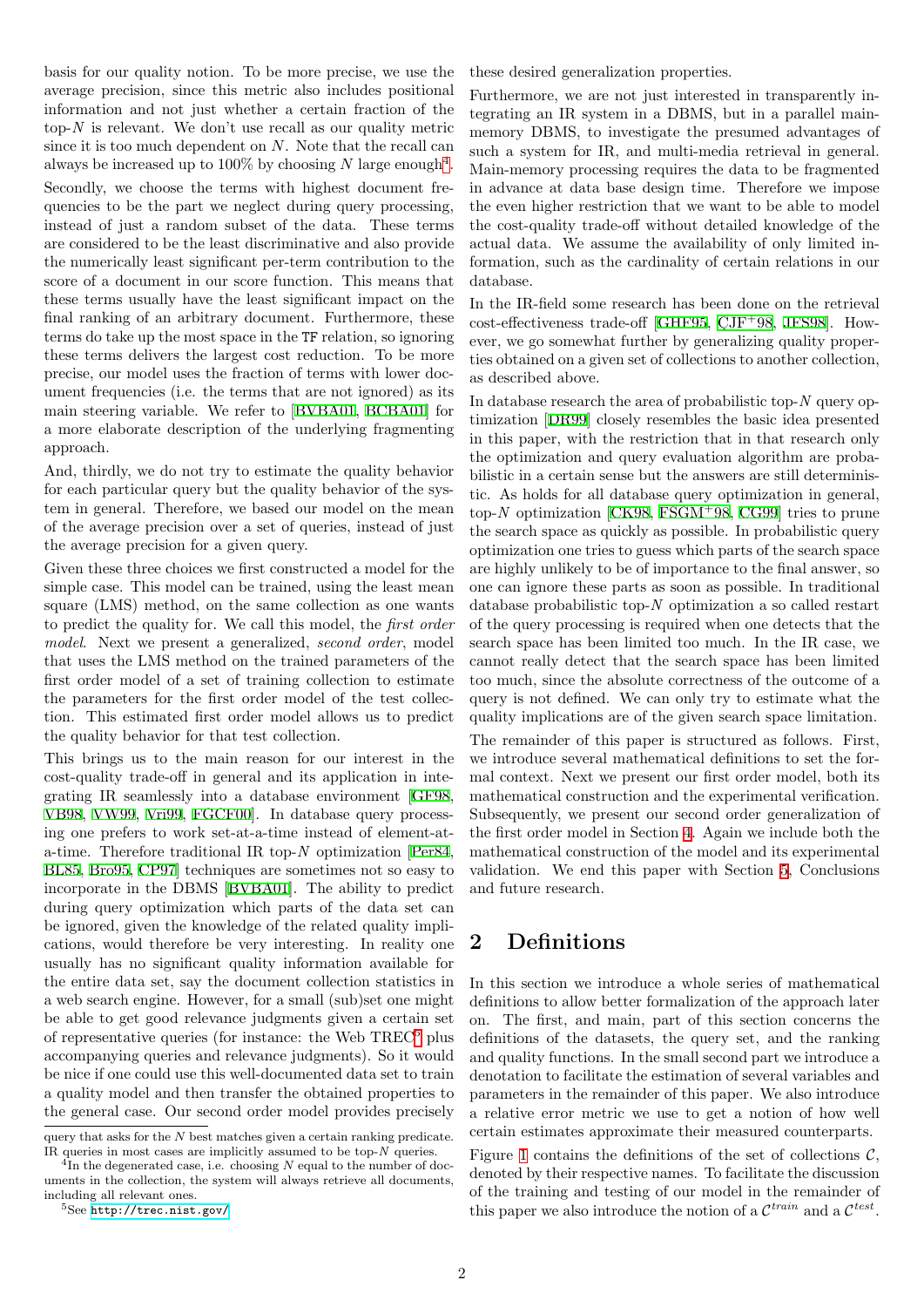How these subsets are constructed is described below.

Since we are interested in fragmenting our database we introduce the fragmenting coefficient  $f$ . In this paper we limit the possible values of  $f$  to those in  $F$ , though in theory one could take any  $0 \le f \le 1$ . For convenience we introduce the following terminology:

Definition 1 (f fragmented) An f fragmented collection c is a collection for which only the  $f \cdot 100\%$  of the terms with lowest document frequency are taken into consideration during query evaluation *(i.e. ranking)*.

| C                     | $\equiv$ | $\{FR94, CR, FBIS, FT, LATIMES\}, c \in \mathcal{C}$        | ( 1 ) |
|-----------------------|----------|-------------------------------------------------------------|-------|
| $\mathcal{C}^{train}$ |          | $\subset$ $\mathcal{C}$ , a set of training collections     | (2)   |
| $\mathcal{C}^{test}$  |          | $\subset$ $\mathcal{C}$ , a set of test collections         | (3)   |
|                       |          |                                                             |       |
| F                     |          | $\equiv \{0.9, 0.925, 0.94, 0.95, 0.96, 0.97, 0.98, 0.985,$ |       |
|                       |          | 0.99, 0.995, 0.999                                          | l 4   |
|                       |          | F                                                           | (5)   |

<span id="page-2-0"></span>Figure 1: Dataset and fragmenting definitions

<span id="page-2-2"></span>

| $t_{ci}$          | $=$      | a term in collection $c$                                                                                                            | (6)  |
|-------------------|----------|-------------------------------------------------------------------------------------------------------------------------------------|------|
| $T_c$             | $\equiv$ | ${t_{c1}, t_{c2}, t_{c3}, \ldots, t_{ci}, \ldots, t_{n_c}}$ , $n_c \equiv  T_c $                                                    | (7)  |
| $d_{c,i}$         | $\equiv$ | a document in collection c, $d_{ci} \subset T_c$                                                                                    | (8)  |
| $D_c$             | $\equiv$ | $\{d_{c1}, d_{c2}, d_{c3}, \ldots, d_{ci}, \ldots, d_{c D_{c} }\}\$                                                                 | (9)  |
| $T_{fc}$          |          | $\equiv \{t_{c1}, t_{c2}, t_{c3}, \ldots, t_{ci}, \ldots, t_{cm} \} \subset T_c,$<br>where $m_c \equiv f \cdot n_c \equiv  T_{fc} $ | (10) |
| $t f_{cij}$       | $\equiv$ | term frequency for term $t_{ci}$ in document $d_{cj}$                                                                               | (11) |
|                   |          | $TF_c \equiv \{tf_{cij} i \in \{1,\ldots,n_c\}, j \in \{1,\ldots, D_c \}\}\$                                                        | (12) |
| $nt\!f_{\,c\,ij}$ |          | $\equiv \frac{tf_{cij}}{\sum_{i=1}^{n_c} tf_{cij}}$                                                                                 | (13) |
|                   |          | $df_{ci} \equiv  \{(t_{ci}, d) t_{ci} \in d \in D_c\} $                                                                             | (14) |
|                   |          | $DF_c \equiv \{df_{ci}   \forall t_{ci} \in T_c\}$                                                                                  | (15) |
|                   |          | $ndf_{ci} \equiv \frac{df_{ci}}{1}$ , where $\tau_c \equiv \sum_{i}^{nc} df_{ci}$                                                   | (16) |

<span id="page-2-1"></span>Figure 2: Collection statistic definitions

For each collection  $c \in \mathcal{C}$  (f fragmented, where applicable) we define several statistics and data structures (Figure [2](#page-2-1)):

- terms We distinguish  $n_c$  unique terms after stemming and stopping (Expr. [6](#page-2-2) and [7](#page-2-2)). Note, that we have numbered the terms on ascending document frequency, which we can do without loss of generality (also see Expr. [14\)](#page-2-2). In an f fragmented collection c we only use the  $m_c = f n_c$ first terms (Expr. [10](#page-2-2)).
- documents We model documents as the set of their unique terms (Expr. [8](#page-2-2) and [9](#page-2-2)).
- term frequency For each unique document term pair we administer the number of times that that term occurs in that particular document (Expr. [11](#page-2-2) and [12\)](#page-2-2). We also compute a normalized version (Expr. [13](#page-2-2)) within the [0, 1] range to facilitate a mathematically better founded score function (see below).
- document frequency For each term we store the number of documents it occurs in (Expr. [14](#page-2-2) and [15\)](#page-2-2). As for the

term frequency we also distinguish a normalized version of the document frequency (Expr. [16](#page-2-2)). As mentioned, we numbered the terms on ascending document frequency, so:  $df_{c,i+1} \geq df_{c,i}$ ,  $\forall i \in \{1, \ldots, n_c - 1\}.$ 

For the interested reader, we listed some key statistics for all collections in  $\mathcal C$  in the Appendix.

Next to data sets we also need queries (Figure [3\)](#page-2-3). For con-

| Q                     | $\subset T_c$                                                    | (17) |
|-----------------------|------------------------------------------------------------------|------|
| Q.                    | $\equiv \{Q \in \mathcal{Q}\}\$ , the set of TREC topics/queries | (18) |
| $\mathcal{O}^{train}$ | $Q$ , the set of training queries                                | (19) |
| $\mathcal{O}^{test}$  | $\mathcal{Q}$ , the set of test queries                          | (20  |

<span id="page-2-3"></span>Figure 3: Query related definitions

venience we model our queries as sets, though in reality the queries can contain multiple occurrences of the same term. However, not modeling the queries with this capability<sup>[6](#page-2-4)</sup> will not be a problem given our context. Again, we already distinguish the notion of training and test queries but defer the actual construction of these query sets to the experimental sections below.

Since we need some sub expressions of the score function used in our system (sometimes also known as ranking function), we have listed the relevant definitions in Figure [4](#page-2-5).

<span id="page-2-6"></span>

|          | $s_{cij}$ $\equiv$ $1 + \frac{ntf_{cij}}{ndf_{ci}}$                                                           | (21) |
|----------|---------------------------------------------------------------------------------------------------------------|------|
|          | $s_{cj}(Q) \equiv \sum \log(s_{cij}), \text{ where } V = \{i   t_{ci} \in Q\}$<br>$i \in V$                   | (22) |
|          | $s_{cfj}(Q) \equiv \sum \log(s_{cij}), \text{ where } V = \{i   t_{ci} \in Q \land i \leq m_c\}$<br>$i \in V$ | (23) |
| $p_{ci}$ | $\equiv$ $ndf_{ci}$                                                                                           | (24) |
|          | $n_c$<br>$Es_{cij} \equiv \sum s_{cij} \cdot p_{ci}$<br>$i=1$                                                 | (25) |

$$
Es_{cfij} \equiv \sum_{i=1}^{m_c} s_{cij} \cdot p_{ci}
$$
\n
$$
nEs_{cfij} \equiv \frac{Es_{cfij}}{Es_{cii}}
$$
\n
$$
(27)
$$

<span id="page-2-5"></span>Figure 4: Ranking related definitions

Expression [21](#page-2-6) is the score contribution of a term  $i$  for a document  $j$ , as used by our system to rank the documents. The score contribution is motivated by the use of language models for information retrieval, a recently developed approach to information retrieval that performs among the best approaches in experimental evaluations [\[PC98](#page-9-7), [HK99\]](#page-9-8).

Expression [22](#page-2-6) defines the score of a document given a query  $Q$  by summing the logarithm of  $s_{cij}$  for each i. The resulting algorithm is a member of the family of  $tf \cdot idf$  term weighting algorithms, which are used in many approaches to ranked retrieval [\[SB88\]](#page-9-9). For the relation between language modeling algorithms and the traditional  $tf \cdot idf$  term weighting algorithms, we refer to[[Hie00](#page-9-10)]. Expression [23](#page-2-6) the variant of the score function used in a fragmented case.

For several reasons we need a notion of the probability that a certain term is term i (Expression [24\)](#page-2-6). The main reason to choose the probability this way follows directly from the

<span id="page-2-4"></span> ${}^{6}$ For instance, modeling the queries as lists would have allowed multiple occurences of the same query term, but we refrained from that for simplicity.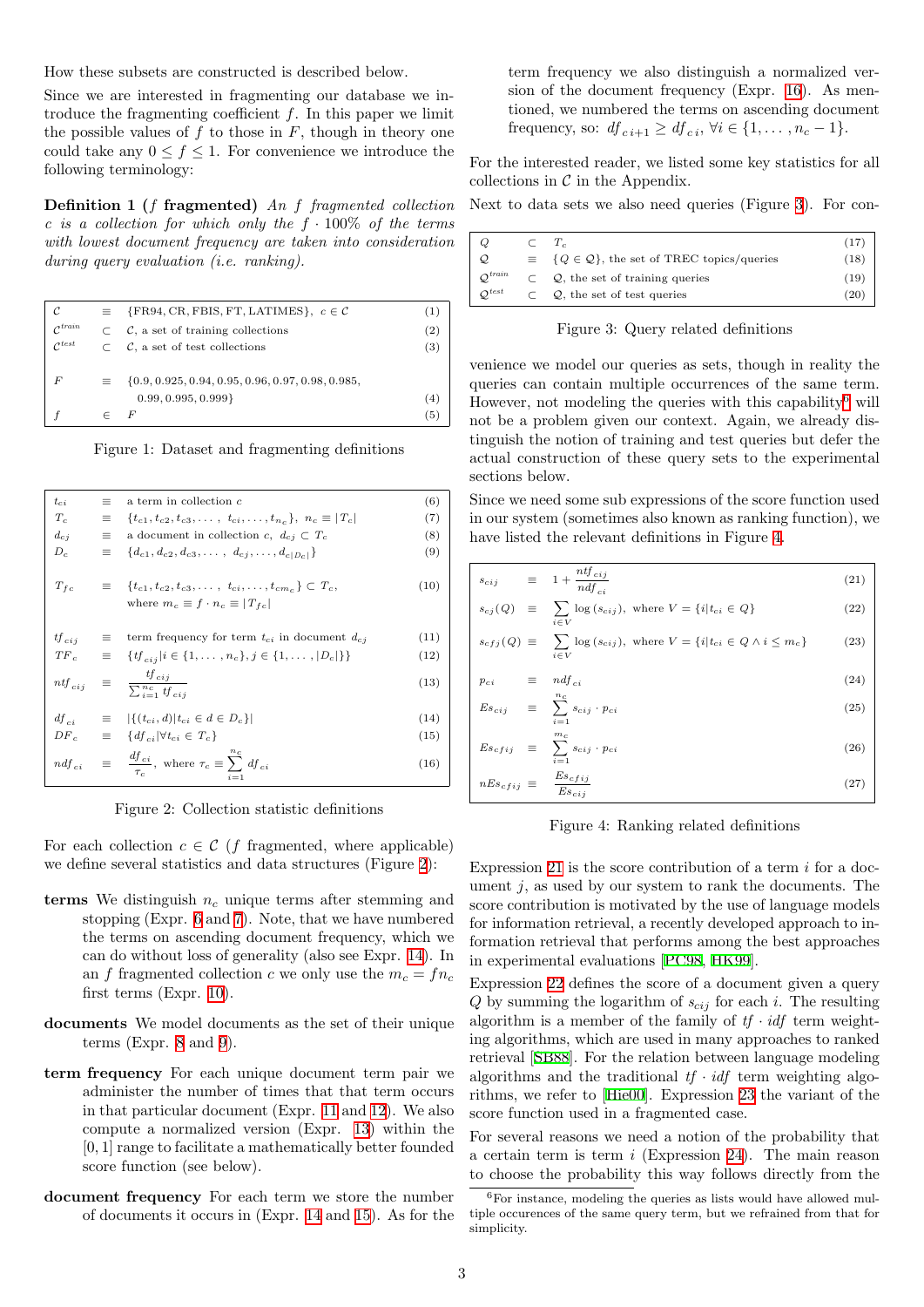Zipfian behavior of natural language [\[Zip49\]](#page-9-11). Based on this probability we can define the estimated values in expression [25](#page-2-6) and [26](#page-2-6). Expression [27](#page-2-6) is a normalized version of expression [26](#page-2-6). The use of these expressions is clarified in more detail below.

Finally, Figure [5](#page-3-0) shows the quality metrics we use.

<span id="page-3-1"></span>

| $ap_c(Q) \equiv$         | average precision for query Q on collection $c \in \mathcal{C}$     | (28) |
|--------------------------|---------------------------------------------------------------------|------|
| $ap_{cf}(Q) \equiv$      | average precision for query $Q$ on $f$ fragmented                   | (29) |
|                          | collection $c \in \mathcal{C}$                                      |      |
| $map_c$<br>$\equiv$      | $\sum$ ap <sub>c</sub> (Q)<br>$Q\!\in\!\mathcal{Q}$<br>$ {\cal Q} $ | (30) |
| $map_{cf}$<br>$\equiv$   | $\sum$ ap <sub>cf</sub> (Q)<br>$Q\!\in\!\mathcal{Q}$<br> Q          | (31) |
| $\boldsymbol{nmap}_{cf}$ | $map_{cf}$<br>$map_c$                                               | (32) |

<span id="page-3-0"></span>Figure 5: Quality metric definitions

We base our aggregated quality measure on the average precision. For those less familiar with IR terminology: the average precision measure is a single value that is determined for each query. The measure corresponds with a user who walks down a ranked list of documents and will only stop after the user has found a certain number of relevant documents. The measure is the average of the precision calculated at the rank of each relevant document retrieved. Relevant documents that are not retrieved are assigned a precision value of zero. For example, if three relevant documents exist in the collection and they are retrieved at rank 4, 9, and 20, the average precision would be computed as  $\frac{\frac{1}{4} + \frac{2}{9} + \frac{3}{20}}{3} = 0.21$  [\[Har95\]](#page-9-12).

Since we are not interested in the quality behavior of just one single query in particular we aggregate over a set of queries (Expressions [30](#page-3-1) and [31\)](#page-3-1). Furthermore, we are only interested in relative changes in this aggregated quality measure, so we use a normalized variant (Expression [32\)](#page-3-1).

Besides these model related definitions, we introduce the following denotation:

Denotation 1 We denote the estimated counterpart of a certain variable or parameter x by  $\overline{x}$ .

The main reason for introducing this denotation is the fact that we estimate several parameters and variables in the remainder of this paper, so we need the proper means to distinguish between the actual parameter/variable and its estimated counterpart.

Furthermore, note that we use this denotation recursively, so for example the estimated value of an (already) estimated value  $\overline{x}$  is written as  $\overline{\overline{x}}$ .

To provide a good notion of the error of the models we also define a relative error measure.

**Definition 2 (Relative error)** The relative error  $\epsilon_{\overline{x}}$  of an estimated value  $\bar{x}$  of a variable or parameter x is defined as:

$$
\epsilon_{\overline{x}} \qquad \equiv \quad \frac{\overline{x} - x}{x}
$$

The advantage of this metric is that it can be pushed through the normalization of a relative entity.

Theorem 1 (Relative error transparency) Given a relative entity y, based on an entity x that has been normalized by dividing by a given number  $N$ :

$$
y = \frac{x}{N}
$$
  
Then  $\epsilon_{\overline{y}} = \epsilon_{\overline{x}}$ .

**Proof** Substitute  $y = \frac{x}{N}$  in  $\epsilon_{\overline{y}}$  (using Definition [2\)](#page-3-2):

$$
\epsilon_{\overline{y}} = \frac{\overline{y} - y}{y}
$$

$$
= \frac{\overline{\left(\frac{x}{N}\right)} - \frac{x}{N}}{\frac{x}{N}}
$$

$$
= \frac{N\overline{\left(\frac{x}{N}\right)} - x}{x}
$$

Since  $N$  is a constant we can write:

 $\hat{x}$ 

$$
\epsilon_{\overline{y}} = \frac{N \frac{\overline{x}}{N} - x}{x}
$$

$$
= \frac{\overline{x} - x}{x}
$$

$$
= \epsilon_{\overline{x}}
$$

 $\Box$ 

For example, Theorem [1](#page-3-3) holds for the relative error  $\epsilon_{\overline{nmap}_{cf}}$ , because  $\overline{nmap}_{cf}$  is the estimator for  $nmap_{cf}$ , which is defined as  $\frac{map_{cf}}{man}$  $\frac{map_c}{map_c}$  (see Expression [32](#page-3-1) in Figure [5](#page-3-0)). So a relative error  $\epsilon_{\overline{m\overline{a}p}_{cf}} = e$  also means that  $\epsilon_{\overline{m\overline{a}p}_{cf}} = e$  as well.

## <span id="page-3-4"></span>3 First order approach

In this section we construct a model to predict  $nmap_{cf}$  for a given collection  $C$  that is  $f$  fragmented. We train the model using a given set of queries  $\mathcal{Q}^{train}$ . Once the model has been trained, we test its accurateness on a set of test queries  $\mathcal{Q}^{test}$ .

This section has been divided in three parts. First, we introduce our theoretical (i.e. mathematical) approach and use it to derive an elegant regression model. Then, we present the experimental setup used to validate this model. And finally, we present the results of these experiments.

#### 3.1 Model

As stated above, we are interested in predicting  $nmap_{cf}$  when we know the value of  $f$ . Since we do not have any illusion in solving the general problem of information retrieval, i.e. ranking documents perfectly, our only hold on is taking a closer look at our ranking method. Of course, no ranking method is perfect, neither is the one we use. However, since a state of the art ranking performs clearly better than just a random ordering of some documents, it obviously has to do something in the right direction.

<span id="page-3-3"></span><span id="page-3-2"></span>The  $ap_{cf}(Q)$  for an arbitrary query Q can only change if as a consequence of decreasing  $f$  a document that correctly appears in the top-N swaps places with a document that should not have been retrieved. In a more formal manner, let us assume we have two documents  $j_i$  and  $j_2$  with document scores  $s_{cj_1}$  and  $s_{cj_2}$ , respectively, such that  $s_{cj_1}(Q) \geq s_{cj_2}(Q)$ , for an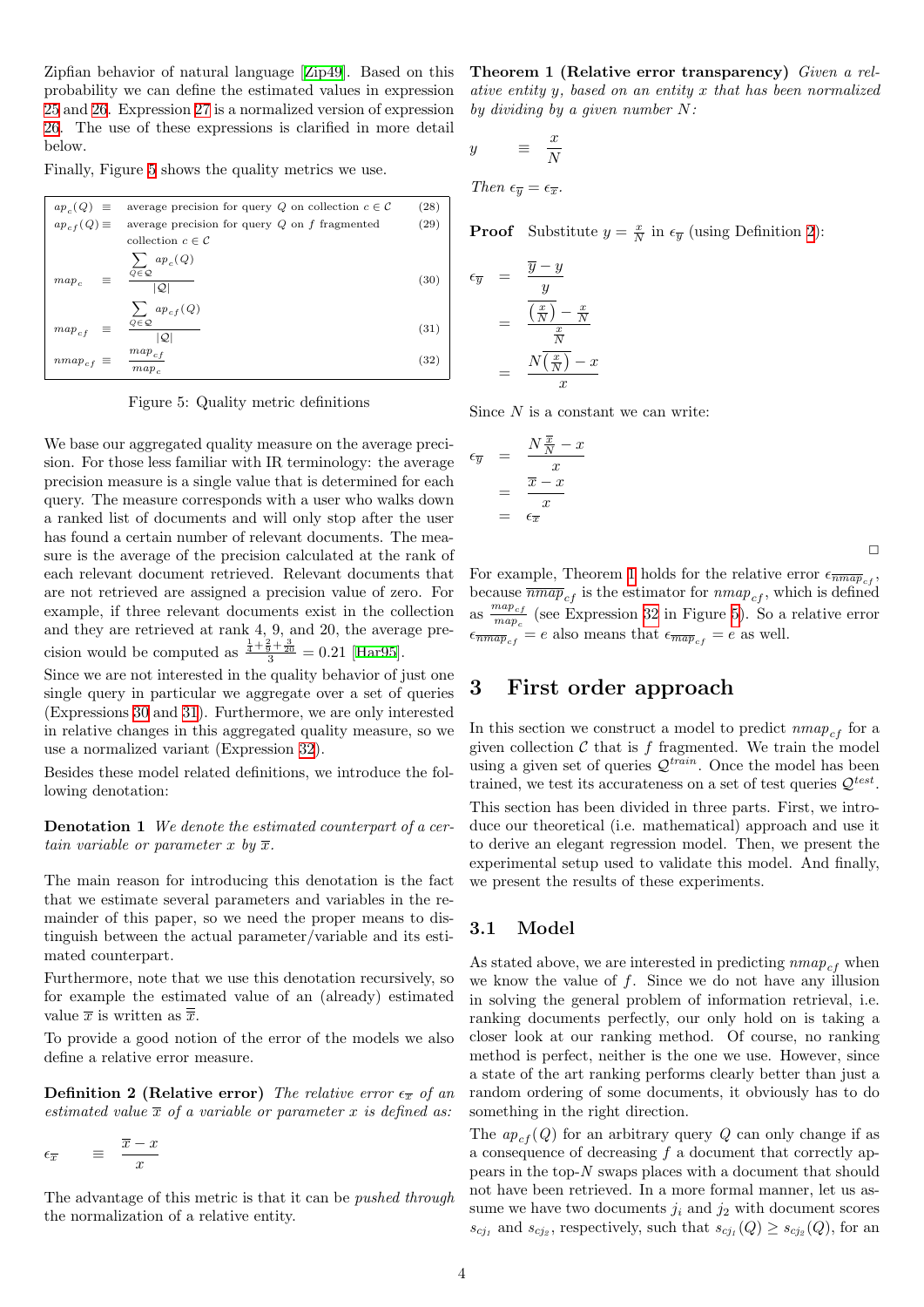arbitrary query Q. The problem of interest then boils down to the question what should happen to f to make  $s_{cfj_1}(Q)$  <  $s_{c f j_2}(Q)$ , for that same query Q. Trying to come up with an analytical solution for this question appears to be very difficult. However, the main player in the ranking is the score contribution of each individual term  $i$  for an arbitrary document j,  $s_{cij}$ . The remainder of this paper demonstrates that taking  $s_{cij}$  as the basis for estimating  $nmap_{cf}$  works out quite well, and in contrast with using  $s_{cfj}$  is analytically manageable.

Since we are not interested in actual  $s_{cij}$  values but only in its general behavior for 'average' queries and how it degrades for decreasing f we use  $nEs_{cfij}$  instead. By taking the expected value instead of the actual value we abstract from the special effects of just a particular query, likewise we take the mean of the  $ap_{cf}(Q)$ , i.e.  $map_{cf}$ . Dividing by  $Es_{cij}$  normalizes the range between 0 and 1 abstracting from the actual numerical range. Similarly, we normalize our quality measure as well, resulting in  $nmap_{cf}$  as the actual quality measure instead of  $ap_{cf}(Q)$ .

Now, let us assume any change in  $nEs_{c f i j}$  proportionally effects  $nmap_{cf}$ , in other words:

<span id="page-4-6"></span>
$$
\eta_{c,0} + \eta_{c,1} nEs_{cfij} = nmap_{cf} \tag{33}
$$

This leaves us with the question what the influence of  $f$  is on  $nEs_{cfij}$ . The remainder of this subsection concerns the actual construction of this model for  $nmap_{cf}$  with f as explaining variable.

We start with assuming that the  $df_{ci}$  values are distributed according to Zipf [\[Zip49\]](#page-9-11). We also assumed that the terms are ordered ascendingly on their frequency, so:  $df_{ci} \leq df_{ci+1}$ . The 'official' Zipf's law – 'index'  $\times$  'frequency' = 'constant' – assumes a descending order on frequency. Combining this information into one formula gives:

<span id="page-4-0"></span>
$$
df_{ci} \equiv \frac{a_c}{n_c - i + 1} \tag{34}
$$

where  $a_c$  is the 'constant' in Zipf's law, for a certain collection c.

Using expression [34](#page-4-0) and the fact that a sum over many small steps can be approximated by an integral we can now rewrite definition [26:](#page-2-6)

<span id="page-4-1"></span>
$$
Es_{cfij} = \sum_{i=1}^{m_c} s_{cij} \cdot p_{ci}
$$
  
= 
$$
\sum_{i=1}^{m_c} s_{cij} \cdot ndf_{ci}
$$
  

$$
\approx \int_{i=1}^{m_c} s_{cij} \cdot ndf_{ci} \, di
$$
  
= 
$$
\int_{i=1}^{m_c} \left(1 + \frac{ntf_{cij}}{ndf_{ci}}\right) \cdot ndf_{ci} \, di
$$
  
= 
$$
\int_{i=1}^{m_c} ndf_{ci} + ntf_{cij} \, di
$$
  
= 
$$
\int_{i=1}^{m_c} \frac{a_c}{(n-i+1)\tau_c} + ntf_{cij} \, di.
$$
 (35)

Similarly, we can rewrite definition [25:](#page-2-6)

<span id="page-4-2"></span>
$$
E s_{cij} = \sum_{i=1}^{n_c} s_{cij} \cdot p_{ci}
$$
  
\n
$$
\approx \int_{i=1}^{n_c} s_{cij} \cdot n df_{ci} \, di
$$
  
\n
$$
= \int_{i=1}^{n_c} \frac{a_c}{(n-i+1)\tau_c} + n t f_{cij} \, di
$$
 (36)

Next, we substitute expressions [35](#page-4-1) and [36](#page-4-2) in definition [27:](#page-2-6)

<span id="page-4-4"></span>
$$
nEs_{cfij} = \frac{\int_{i=1}^{m_c} \frac{a_c}{(n-i+1)\tau_c} + ntf_{cij} \, di}{\int_{i=1}^{n_c} \frac{a_c}{(n-i+1)\tau_c} + ntf_{cij} \, di}.
$$
 (37)

Since we don't want to do expensive database accesses<sup>[7](#page-4-3)</sup>, we do not know the value of each  $ntf_{cij}$ . Furthermore, for our quality model we are only interested in the global change of the document scores, not in the change in scores of any specific document. Therefore the normalized term frequency ntf<sub>cij</sub> might be approximated by  $\gamma_c$ , which is the average normalized term frequency of the document-term pairs in the database. Given this assumption expression [37](#page-4-4) reduces to:

<span id="page-4-5"></span>
$$
nEs_{cfij} \approx \frac{\int_{i=1}^{m_c} \frac{a_c}{(n-i+1)\tau_c} + \gamma_c di}{\int_{i=1}^{n_c} \frac{a_c}{(n-i+1)\tau_c} + \gamma_c di}
$$
(38)

This effectively reduces our variant of  $tf \cdot idf$  weighting to a variant of idf weighting, which was motivated by a Zipf-like distribution in[[SJ72](#page-9-13)]. Although we explicitly derive equation [38](#page-4-5) from our language modeling ranking algorithm, we hypothesize that the same approximation holds for any term weighting algorithm that includes an idf component.

Evaluation of the integral parts in expression [38](#page-4-5) and some further rewriting results in:

$$
nEs_{cfij}
$$

$$
\approx -\frac{-\gamma_c \tau_c m_c + a_c \log(n_c - m_c + 1) + \gamma_c \tau_c - a_c \log n_c}{\gamma_c \tau_c n_c - \gamma_c \tau_c + a_c \log n_c}
$$

$$
= \frac{\gamma_c \tau_c m_c}{\aleph} - \frac{a_c \log(n_c - m_c + 1)}{\aleph} - \frac{\gamma_c \tau_c}{\aleph} + \frac{a_c \log n_c}{\aleph} \quad (39)
$$

where:

$$
\aleph = \gamma_c \tau_c n_c - \gamma_c \tau_c + a_c \log n_c
$$

Next, we substitute  $fn_c$  for  $m_c$  and simplify the expression a bit, using the knowledge that  $n_c$  is quite large:

$$
nEs_{cfij}
$$
\n
$$
\approx \frac{\gamma_c \tau_c f n_c}{\aleph} - \frac{a_c \log(n_c - f n_c + 1)}{\aleph} - \frac{\gamma_c \tau_c}{\aleph} + \frac{a_c \log n_c}{\aleph}
$$
\n
$$
\approx \frac{\gamma_c \tau_c f n_c}{\aleph} - \frac{a_c \log(n_c(1 - f))}{\aleph} - \frac{\gamma_c \tau_c}{\aleph} + \frac{a_c \log n_c}{\aleph}
$$
\n
$$
= \frac{\gamma_c \tau_c n_c}{\aleph} f - \frac{a_c}{\aleph} \log(1 - f) - \frac{a_c \log n_c}{\aleph} - \frac{\gamma_c \tau_c}{\aleph} + \frac{a_c \log n_c}{\aleph}
$$
\n
$$
= \frac{\gamma_c \tau_c n_c}{\aleph} f - \frac{a_c}{\aleph} \log(1 - f) - \frac{\gamma_c \tau_c}{\aleph} \tag{40}
$$

<span id="page-4-3"></span><sup>7</sup>Evaluating each  $ntf_{cij}$  would be comparable in effort to evaluating a query, which we either cannot do during database design or do not want during query optimization.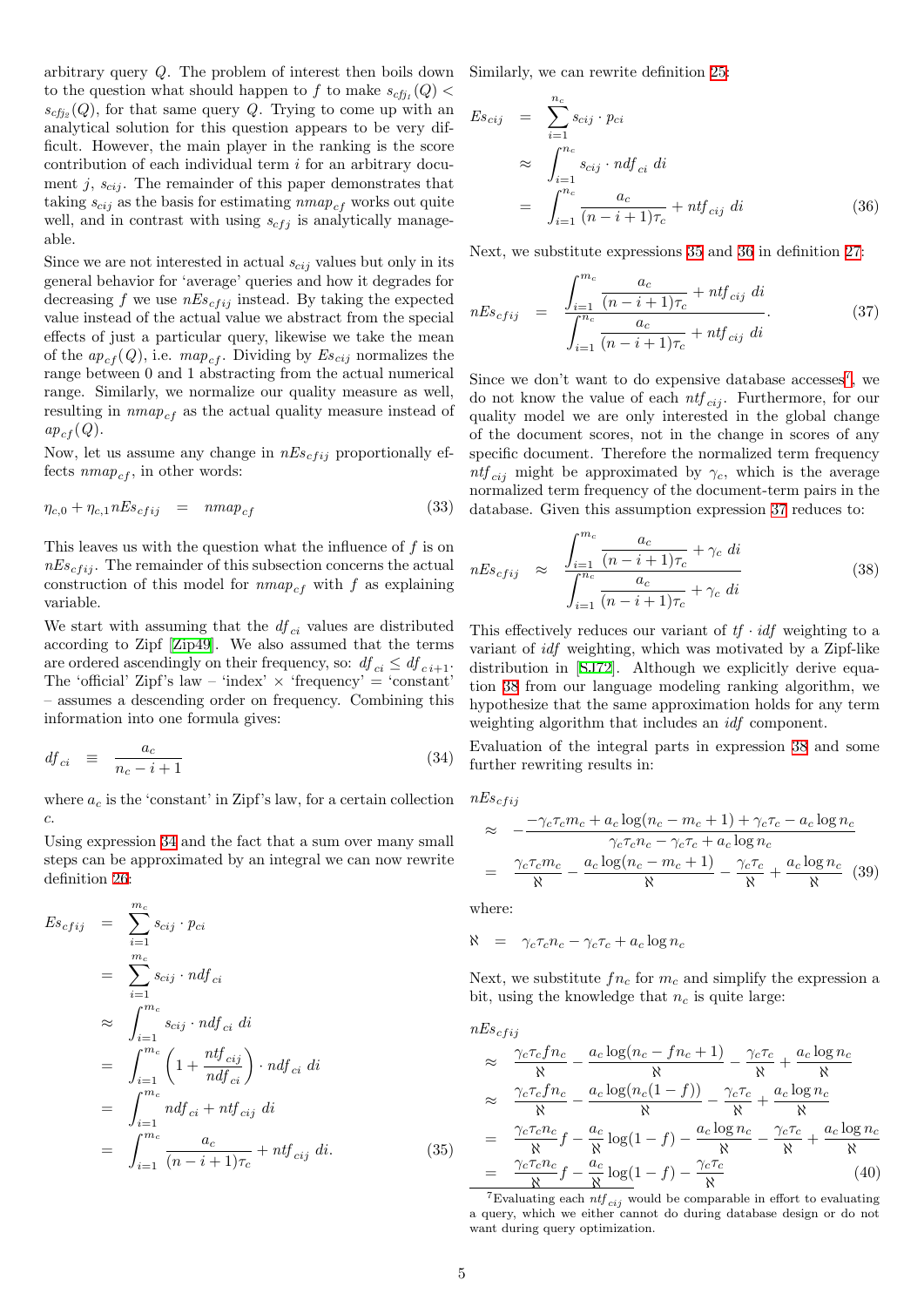Since,  $\aleph$  depends mainly on  $\tau_c$  and  $n_c$ , the second term in this sum will have negligible influence, reducing the basic expression to:

<span id="page-5-0"></span>
$$
nEs_{cfij} \approx \frac{\gamma_c \tau_c n_c}{\aleph} f - \frac{\gamma_c \tau_c}{\aleph} = \varphi_{c,0} f + \varphi_{c,1}
$$
 (41)

where:

$$
\varphi_{c,0} = \frac{\gamma_c \tau_c n_c}{\aleph},
$$
  

$$
\varphi_{c,1} = -\frac{\gamma_c \tau_c}{\aleph}
$$

This simplification is supported by the following mathematical limit analysis:

$$
\lim_{n_c \to \infty} \lim_{\tau_c \to \infty} nEs_{cfij}
$$
\n
$$
\approx \lim_{n_c \to \infty} \lim_{\tau_c \to \infty} \frac{\gamma_c \tau_c f n_c}{\aleph} - \frac{a_c \log(n_c - f n_c + 1)}{\aleph}
$$
\n
$$
- \frac{\gamma_c \tau_c}{\aleph} + \frac{a_c \log n_c}{\aleph}
$$
\n
$$
= \lim_{n_c \to \infty} \frac{f n_c - 1}{n_c - 1}
$$
\n
$$
= f
$$
\n(42)

For convenience, we rewrite expression [41](#page-5-0) into the following form:

$$
nEs_{cfij} \approx \gamma_c \left( \varphi'_{c,0} f + \varphi'_{c,1} \right) \tag{43}
$$

where:

$$
\varphi'_{c,0} = \frac{\tau_c n_c}{\aleph},\tag{44}
$$

<span id="page-5-5"></span>
$$
\varphi'_{c,1} = -\frac{\tau_c}{\aleph} \tag{45}
$$

Substituting this rewritten form into expression [33,](#page-4-6) our relation of interest between  $nEs_{cfij}$  and  $nmap_{cf}$ , gives:

<span id="page-5-1"></span>
$$
\eta_{c,0} + \eta_{c,1} nEs_{cfij} = nmap_{cf}
$$
\n
$$
\Rightarrow \eta_{c,0} + \eta_{c,1} (\varphi_{c,0} f + \varphi_{c,1}) \approx nmap_{cf}
$$
\n
$$
\Rightarrow \eta_{c,0} + \eta_{c,1} \gamma_c (\varphi'_{c,0} f + \varphi'_{c,1}) \approx nmap_{cf}
$$
\n
$$
\Rightarrow \eta_{c,0} + \eta_{c,1} \gamma_c \varphi'_{c,1} + \eta_{c,1} \gamma_c \varphi'_{c,0} f \approx nmap_{cf}
$$
\n
$$
\Rightarrow \psi_{c,0} + \psi_{c,1} f \approx nmap_{cf}
$$
\n(46)

where:

$$
\psi_{c,0} = \eta_{c,0} + \eta_{c,1} \gamma_c \varphi'_{c,1} \tag{47}
$$

<span id="page-5-4"></span>
$$
\psi_{c,1} = \eta_{c,1} \gamma_c \varphi'_{c,0} \tag{48}
$$

Note that expression [46](#page-5-1) nicely fits the general observation that the less terms (lower  $f$ ) one takes into account, the lower the answer quality (lower  $nmap_{cf}$ ) one should expect.

### <span id="page-5-6"></span>3.2 Experimental setup

Since our model (expression [46](#page-5-1)) is linear we can use the LMS (least mean squares) method<sup>[8](#page-5-2)</sup> to estimate the coefficients  $\psi_{c,0}$ and  $\psi_{c,1}$ .

The queries we used, are the 50 retrieval queries, also known as topics in the IR field, from TREC-6. These queries range in length from 9 up to and including 61 terms with an average of 27 terms. This query length might seem unrealistically large since queries typically entered by a user consist of only a few terms. Note however, that many applications exist in which the user does not enter the actual query that is actually executed by the retrieval system. Examples of such situations are: automatic query expansion (used by certain relevance feedback and thesaurus exploiting techniques), or searching for similar texts given an example text (one might think of patent verification).

Since we need a training set  $\mathcal{Q}^{train}$  and a test set  $\mathcal{Q}^{test}$  of queries, we constructed two random subsets of  $\mathcal{Q}$ . Both subsets were constructed independently from each other by picking a query from one of the 50 queries in  $Q$  with a uniform probability of 60%. This, of course, does result in some overlap between  $\mathcal{Q}^{train}$  and  $\mathcal{Q}^{test}$ , but since queries are drawn from the same 'virtual' pool in real world application we think this does not inflict a negative impact on the quality of the results. Also, 50 queries as total query pool is not very large so the larger the training and test sets, the less statistical noise we get on the resulting nmap, which is averaged over these sets.

The experimental training procedure we followed for each collection  $c \in \mathcal{C}$  is described in Figure [6](#page-5-3).

| <b>Step 1</b> Produce a ranked top-1000 for each query $Q \in \mathcal{Q}^{train}$ on col-<br>lection $c$ in the normal manner (i.e. by taking all terms into<br>account).                                    |
|---------------------------------------------------------------------------------------------------------------------------------------------------------------------------------------------------------------|
| <b>Step 2</b> Compute the average precision $ap_c(Q)$ for each of the queries of<br>the previous step and compute $map_c$ based on the $ap_c(Q)$ values,<br>according to definition 30.                       |
| <b>Step 3</b> Produce a ranked top-1000 for each query $Q \in \mathcal{Q}^{train}$ on collec-<br>tion c for each $f \in F$ .                                                                                  |
| <b>Step 4</b> Compute the average precision $ap_{cf}(Q)$ corresponding to each<br>of the results of the previous step and compute $map_{cf}$ based on<br>the $ap_{cf}(Q)$ values, according to definition 31. |
| <b>Step 5</b> Compute $nmap_{cf}$ using definition 32.                                                                                                                                                        |
| <b>Step 6</b> Compute $\overline{\psi}_{c,0}$ and $\overline{\psi}_{c,1}$ using the LMS method on expression<br>46, given the computed $nmap_{cf}$ .                                                          |

<span id="page-5-3"></span>Figure 6: First order training procedure (for a given collection  $c \in \mathcal{C}$ 

After training our model on a per-collection basis (i.e. determining  $\psi_{c,0}$  and  $\psi_{c,1}$ ) we tested the model using the procedure shown in Figure [7](#page-6-1) (again, for each collection  $c \in \mathcal{C}$ ).

For the interested reader, we have listed some key statistics of the used document collections in the Appendix, including the actual  $map_c$  values.

#### <span id="page-5-7"></span>3.3 Experimental results

In Figure [8](#page-6-2) we plotted the estimated  $nmap_{cf}$  (i.e.  $\overline{nmap}_{cf}$ ) versus the measured  $nmap_{cf}$ . If our model were perfect, the estimated values would be equal to their corresponding measured value  $(\overline{mmap}_{cf} = nmap_{cf})$ . We also included this ideal line in the plot for reference.

As one can see, all the data points are nicely grouped along the ideal line for all collections. This observation is supported by the relative errors plotted in Figure [9.](#page-6-3)

<span id="page-5-2"></span><sup>8</sup>Note that, from a strict mathematical point of view, the use of the LMS method requires the error on  $\mathit{nmap}_{cf}$  to be normally distributed. In this case we are not certain if this requirement is met, but we use the LMS method anyway, since it might still work very well in practice. Of course, in case of very bad experimental results this choice might have to be reconsidered.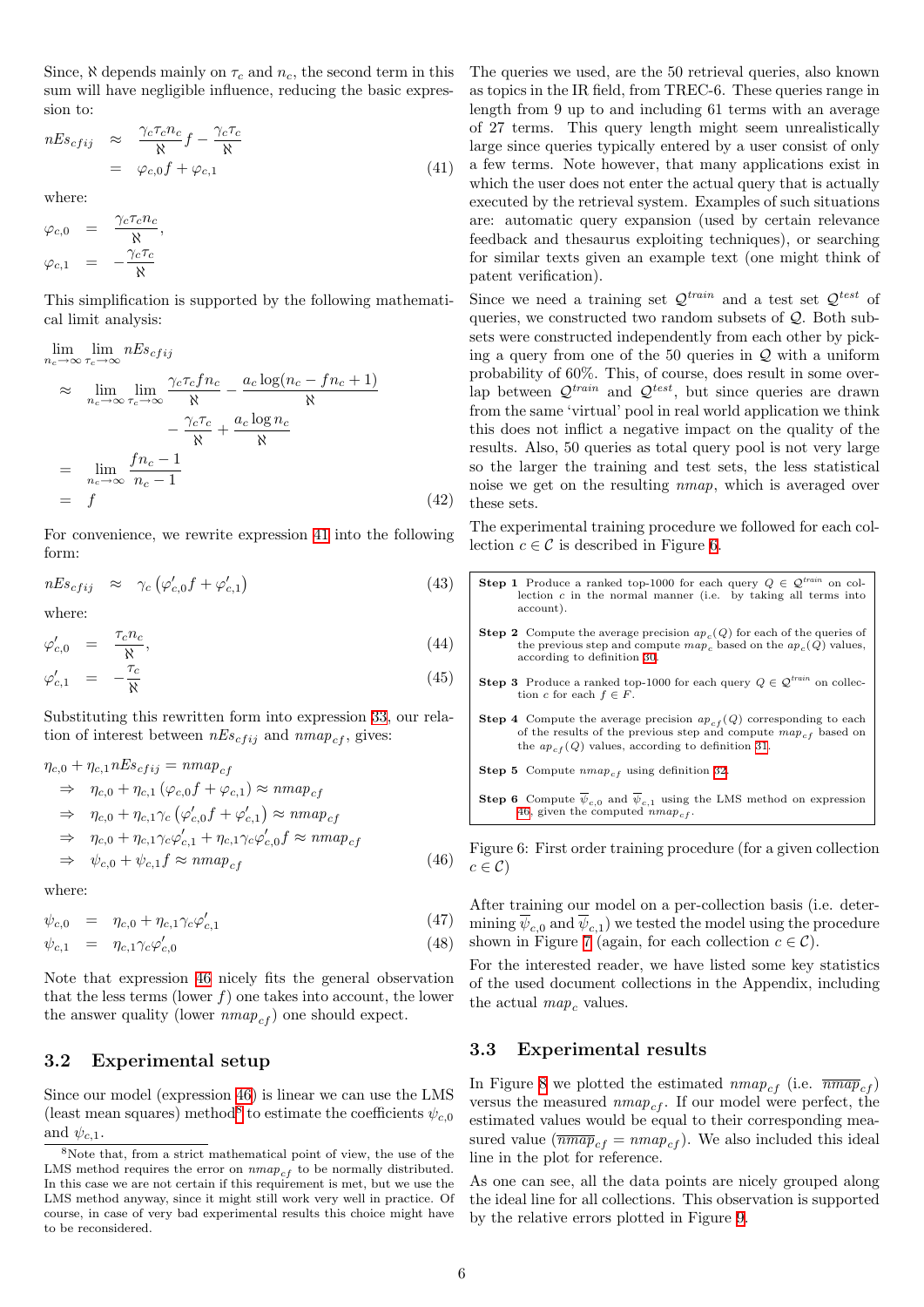- **Step 1** Produce a ranked top-1000 for each query  $Q \in \mathcal{Q}^{test}$  on collection c in the normal manner (i.e. by taking all terms into account).
- **Step 2** Compute the average precision  $ap_c(Q)$  for each of the queries of the previous step and compute  $map_c$  based on the  $ap_c(Q)$  values, according to definition [30](#page-3-1).
- **Step 3** Produce a ranked top-1000 for each query  $Q \in \mathcal{Q}^{test}$  on collection c for each  $f \in F$ .
- **Step 4** Compute the average precision  $ap_{cf}(Q)$  corresponding to each of the results of the previous step and compute  $map_{cf}$  based on the  $ap_{cf}(Q)$  values, according to definition [31.](#page-3-1)
- Step 5 Compute  $nmap_{cf}$  using definition [32.](#page-3-1)
- Step 6 Compute  $\overline{mmap}_{cf}$  for each  $f \in F$  using expression [46,](#page-5-1) given  $\psi_{c,0}$  and  $\psi_{c,1}$ .
- **Step 7** Compute the relative error between  $\overline{mmap}_{cf}$  and  $nmap_{cf}$  values using Definition [2](#page-3-2).

<span id="page-6-1"></span>Figure 7: First order test procedure (for a given collection  $c \in \mathcal{C}$ 



<span id="page-6-2"></span>Figure 8: First order model test results,  $\overline{nmap}_{cf}$  vs.  $nmap_{cf}$ , for all collections  $c \in \mathcal{C}$ 



<span id="page-6-3"></span>Figure 9: First order model relative error,  $\epsilon_{\overline{nmap}_{cf}}$  vs. f, for all collections  $c \in \mathcal{C}$ 

Note that both the values on the axes in Figure [8](#page-6-2) are relative entities. This means they can range from 0 to 1, and in practice actually do occupy this entire range indeed. Theoretically this is also the case for the ap however in practice the *ap* hardly ever exceeds 0.4 for typical  $tf \cdot idf$  based retrieval systems. Also note that a relative error  $\epsilon_{\overline{nmap}_{cf}} = e$ corresponds to a relative error  $\epsilon_{\overline{map}_{cf}} = e$  (see Theorem [1\)](#page-3-3).

## <span id="page-6-0"></span>4 Second order approach

In the previous section we trained the model parameters on the same collection we wanted to predict the nmap for. In reality one wants to predict the nmap for a collection for which one has no relevance judgments available. This means that it is impossible to measure the nmap in such a case, taking away the possibility to train on the same collection as one wants to predict the nmap for.

In other words, one would like to train the model parameters on some collection (or even collections) for which the nmap can be measured, and then use this trained model on another collection to predict nmap values.

In this section we use two extra parameters, which also follow very nicely from our theoretical model. These two parameters are used to add a second regression model to predict the model parameters of the previous model. At first glance this might seem very awkward, but we demonstrate that it is in fact a quite intuitive approach that also provides quite reasonable results.

This section has been divided in three parts, similar to the previous section. First, we use our mathematical model to derive an elegant second regression model as an extension to the basic first model. Then, we present the extensions to the original experimental setup used to validate this second order model. And finally, we present the results of these experiments.

#### 4.1 Model

In a real world situation it is usually impossible to train the first order model on the same collection  $c$  as one wants to predict the quality for, due to the absence of  $nmap_c$  and  $nmap_{cf}$ information on that collection c. So one would like to train the model on some other collection  $c' \neq c$ .

Unfortunately, expression [46](#page-5-1) in Section [3](#page-3-4) appears not to work in this case. A closer look learns that the estimated coefficients  $\overline{\psi}_{c,0}$  and  $\overline{\psi}_{c,1}$  differ significantly per collection. It appears that these coefficients contain collection dependent information, as is quite obvious from expression [47](#page-5-4) and [48](#page-5-4).

In these two parameter definitions we do not know  $\gamma_c$ ,  $\eta_{c,0}$ , and  $\eta_{c,1}$ . Also, we do not know  $\varphi'_{c,0}$  and  $\varphi'_{c,1}$  exactly. But, we do know that  $\varphi'_{c,0}$  and  $\varphi'_{c,1}$  are mainly determined by  $n_c$ and  $\tau_c$  (see expressions [44](#page-5-5) and [45](#page-5-5)), so we approximate the formulas [47](#page-5-4) and [48](#page-5-4) by:

$$
\omega_{0,0} + \omega_{0,1} \cdot \tau_c + \omega_{0,2} \cdot n_c = \psi_{c,0} \tag{49}
$$

<span id="page-6-4"></span>
$$
\omega_{1,0} + \omega_{1,1} \cdot \tau_c + \omega_{1,2} \cdot n_c = \psi_{c,1} \tag{50}
$$

This completes the construction of our second order model, which clearly captures the collection dependencies in  $\psi_{c,0}$  and  $\psi_{c,1}$  (and therefore in  $\psi_{c,0}$  and  $\psi_{c,1}$ ).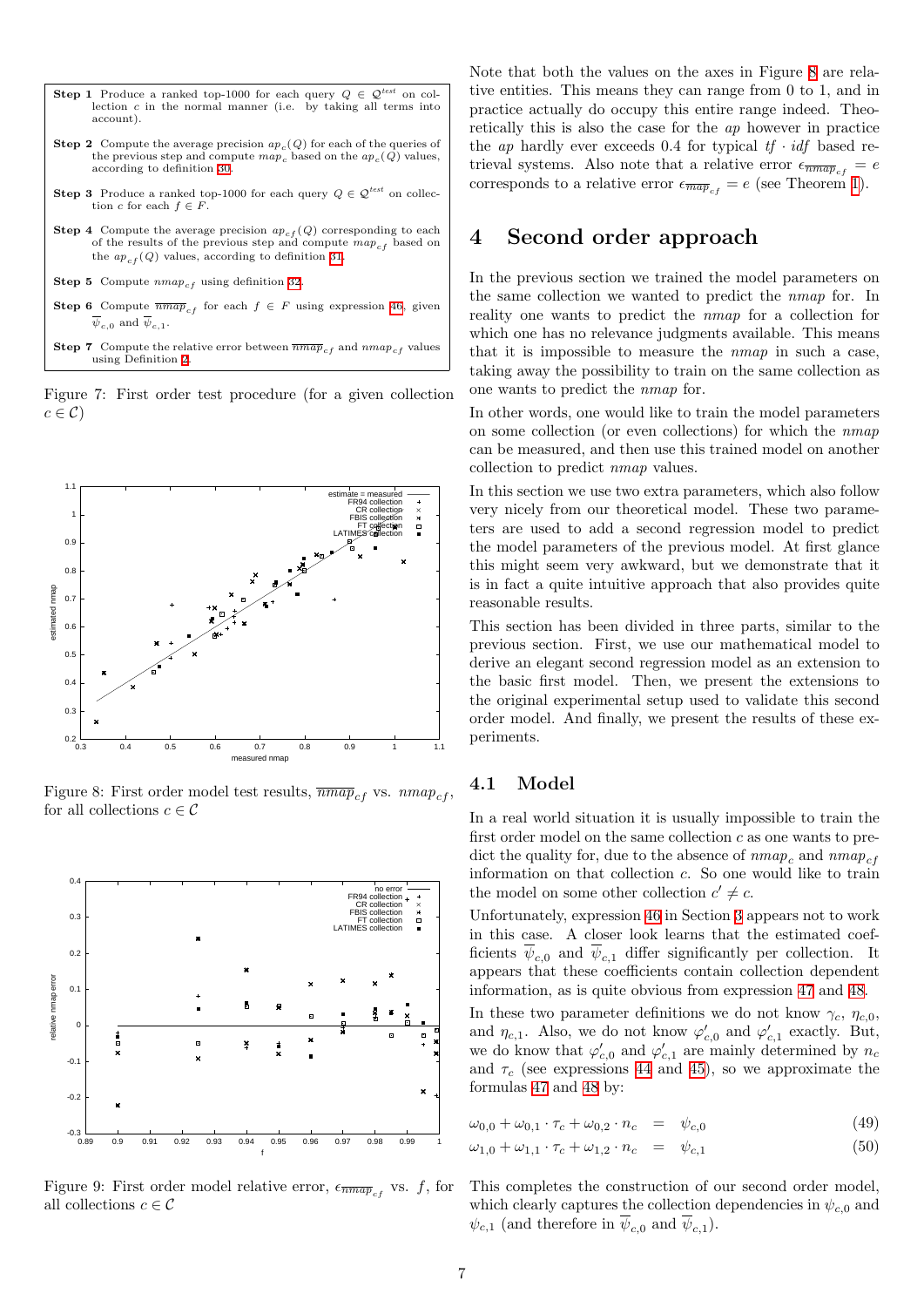Note that the expressions [49](#page-6-4) and [50](#page-6-4) are linear whereas the expressions [44](#page-5-5) and [45](#page-5-5) are not. We acknowledge that this might be a very crude approximation. The main reason to choose this approximation is the practical advantage in the estimation of the parameters, since we can use the LMS method. The use of two regression models in a nested manner is not an uncommon statistical technique given the type of situation we use it in (see [\[HATB98\]](#page-9-14)). However, as approximation this model of course has to prove its usefulness in practice.

Recall from the definitions in Section [2](#page-1-2) that  $\tau_c = |TF_c|$  and  $n_c = |T_c|$ , meaning we only need to do count operations to get this information. Since this requires practically no database accesses this nicely fits in our requirement to use this model during database design and query optimization. Using these two cheap collection statistics we can use the expressions [49](#page-6-4) and [50,](#page-6-4) once their own coefficients have been determined, to estimate  $\psi_{c,0}$  and  $\psi_{c,1}$ .

In the remainder of this section we will demonstrate that the the two expressions [49](#page-6-4) and [50](#page-6-4) indeed do allow training of our model on collections  $c \in \mathcal{C}^{train}$  such that  $\mathcal{C}^{train} \cap \mathcal{C}^{test} = \emptyset$ .

#### 4.2 Experimental setup

To evaluate our second order approach we extend our first order experimental setup as described in Subsection [3.2](#page-5-6). We now also split up our set of collections  $\mathcal C$  in a set of training collections  $\mathcal{C}^{train}$  and test collections  $\mathcal{C}^{test}$ .

Due to the number of parameters to be estimated in our second order model, we need that  $|\mathcal{C}^{train}| \geq 3$ . Otherwise the system is underdetermined. For the special case  $|\mathcal{C}^{train}| = 3$ the problem reduces to a system of three equations with three variables, which either has a unique deterministic solution or no solution at all. Since this latter case might cause trouble, though chances that this will happen are very low and the LMS method is in fact perfectly able to determine the solution if one exists, we require that  $|\mathcal{C}^{train}| > 3$ .

To allow the most accurate training we looked only at cases where  $|\mathcal{C}^{test}| = 1$  leaving 4 collections to train our model on (which we do need anyway, as we just argued). Consequently we have 5 possible ways to divide  $\mathcal C$  in a  $\mathcal C^{train}$  and  $\mathcal C^{test}$ , by subsequentially taking each  $c \in \mathcal{C}$  as test collection  $(\mathcal{C}^{test} =$  $\{c\}$ ) and the remaining 4 as training collections ( $\mathcal{C}^{train}$ )  $\mathcal{C} - \{c\}$ ). For a given partitioning of C in  $\mathcal{C}^{train}$  and  $\mathcal{C}^{test}$  that way, we can train, and subsequently test, our model. Figure [10](#page-7-1) describes the training procedure we followed.

Step 1 Perform the first order training procedure (see Figure [6](#page-5-3), Subsec-tion [3.2\)](#page-5-6) to compute  $\overline{\psi}_{c,0}$  and  $\overline{\psi}_{c,1}$  for each collection  $c \in \mathcal{C}^{train}$ . **Step 2** Get  $\tau_c$  and  $n_c$  for each collection  $c \in \mathcal{C}^{train}$ . **Step 3a** Use the results from **Step 1** ( $\psi_{c,0}$ ) and **Step 2** ( $\tau_c$  and  $n_c$ ) in combination with the LMS method on equation [49](#page-6-4) to estimate  $\overline{\omega}_{0,0}, \overline{\omega}_{0,1}, \text{ and } \overline{\omega}_{0,2}.$ **Step 3b** Use the results from **Step 1** ( $\psi_{c,1}$ ) and **Step 2** ( $\tau_c$  and  $n_c$ ) in combination with the LMS method on equation [50](#page-6-4) to estimate  $\overline{\omega}_{1,0}, \overline{\omega}_{1,1}$ , and  $\overline{\omega}_{1,2}$ .

<span id="page-7-1"></span>Figure 10: Second order training procedure (for a given partitioning of C in  $\mathcal{C}^{train}$  and  $\mathcal{C}^{test}$  where  $|\mathcal{C}^{test}| = 1$ )

Figure [11](#page-7-2) describes the corresponding test procedure we followed, using the  $(\overline{\omega}_{0,0}, \overline{\omega}_{0,1}, \overline{\omega}_{0,2})$  and  $(\overline{\omega}_{1,0}, \overline{\omega}_{1,1}, \overline{\omega}_{1,2})$  vectors that were determined according to the procedure described in Figure [10](#page-7-1).



<span id="page-7-2"></span>Figure 11: Second order test procedure (for a given partitioning of C in  $\mathcal{C}^{train}$  and  $\mathcal{C}^{test}$  where  $|\mathcal{C}^{test}| = 1$ 

### 4.3 Experimental results

In Figure [12](#page-7-3) we combined all five test cases, each represented by their respective test collection. As before, we plotted the  $\overline{mmap}_{cf}$  vs.  $nmap_{cf}$ . We also included the ideal line where  $\overline{mmap}_{cf} = nmap_{cf}$ .



<span id="page-7-3"></span>Figure 12: Second order model test results,  $\overline{nmap}_{cf}$  vs.  $nmap_{cf}$ , for all collections  $c \in \mathcal{C}^{test}$  and all  $\mathcal{C}^{test} \subset \mathcal{C}$  where  $|C^{test}|=1$ 

As expected the point clouds do not group as nicely along the ideal line as in the first order case (Subsection [3.3](#page-5-7)). However, as we can see in Figure [13](#page-8-12), the relative error stays within 25% in most of the cases. We find this quite acceptable, given the fact we use only very little information in our model  $(f, \tau_c)$ , and  $n_c$ ). Furthermore, we have to stress the fact that the number of training collections is very low from a statistical point of view.

A closer review of the log files of the first and second order training and testing runs also learned us that the number of 50 queries in total, is very low as well (recall that we had to do with these 50 queries for both the training and testing).

## <span id="page-7-0"></span>5 Conclusions and future research

In this paper we derived a mathematical model to estimate the expected decrease in retrieval answer quality given that we use only the fraction  $f$  of the terms with the lowest document frequencies.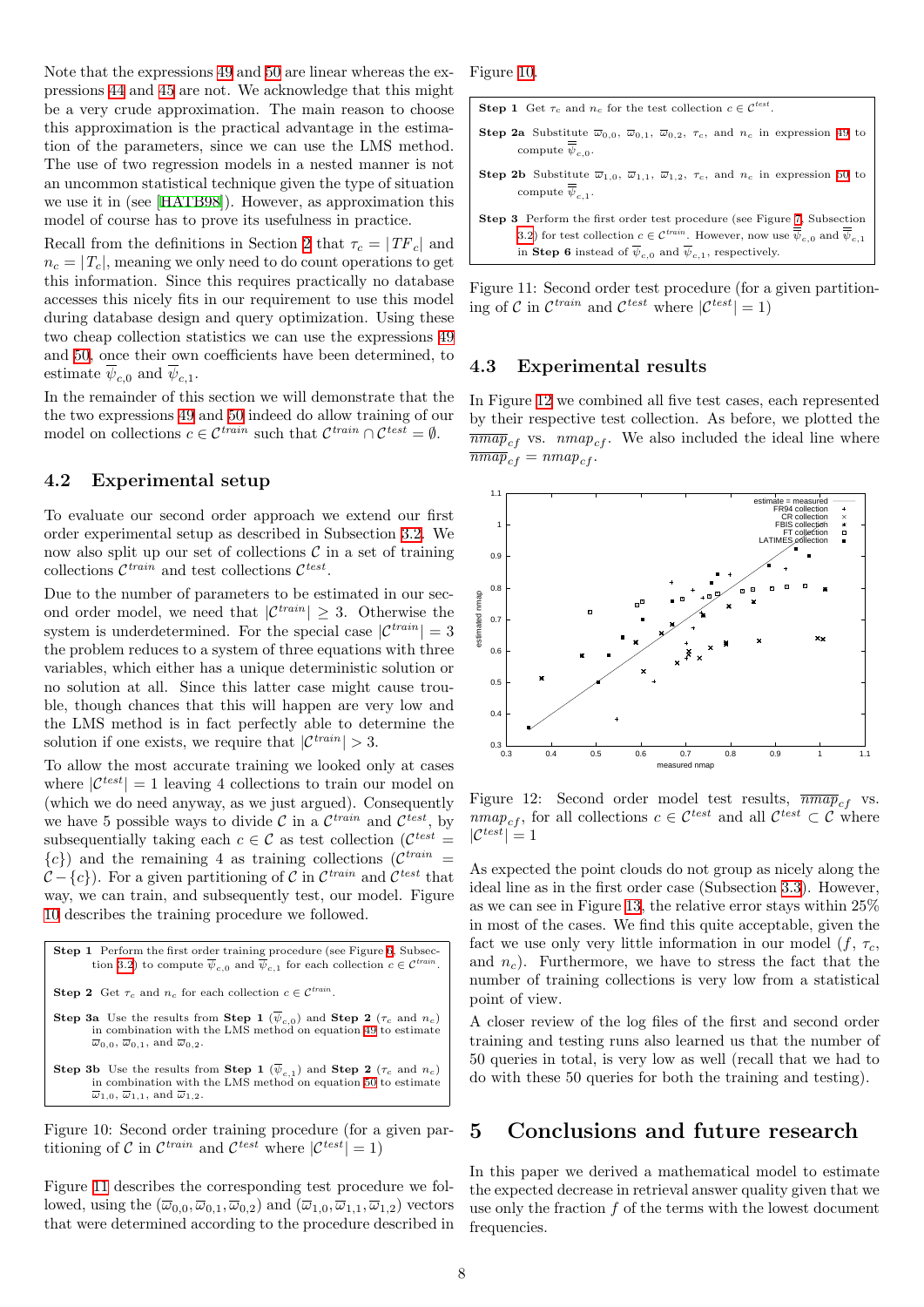

<span id="page-8-12"></span>Figure 13: Second order model relative error,  $\epsilon_{\overline{nmap}_{cf}}$  vs. f, for all collections  $c \in \mathcal{C}^{test}$  and all  $\mathcal{C}^{test} \subset \mathcal{C}$  where  $|\mathcal{C}^{test}| = 1$ 

We distinguished two major approaches, of which the second was an extension off the first. The performed experiments demonstrated that for the first approach, in which we tested our model on the same collection as we trained its parameters on, our model predicts the quality implications of degrading f very well. The second approach attempted to overcome the major drawback of the first approach. There we trained the model on different collections than we wanted to test it on, i.e. predict the quality for. Here we saw a significant increase in the (relative) estimation error, which we expected. However, the results were still quite interesting since the relative error stayed mostly within the 25% range.

In the construction of our first order model in Section [3](#page-3-4) we assumed any change in  $nEs_{cfij}$  to effect  $nmap_{cf}$  proportionally (Expression [33\)](#page-4-6). Given the rather good experimental results obtained with our first order model, we have no reason to question this assumption on its practical effectiveness. However, we certain are interested in a more formal derivation of this relation, so it is certainly a candidate for future research. Likewise, we have no reason to withdraw the approximation of  $ntf_{cij}$  by a constant  $\gamma_c$ .

But for the approximation of the formulas [47](#page-5-4) and [48](#page-5-4) (which in fact imply approximations of the Expressions [44](#page-5-5) and [45\)](#page-5-5) by the formulas [49](#page-6-4) and [50](#page-6-4) we are not so certain. The results of the second order model can be considered quite reasonable, given the fact that we wanted to use only very little information, and that it was a first attempt to predict retrieval quality using a model trained on other collections. However, the results are not that good that we are willing to accept the approximation blindly. Furthermore, we did approximate a non-linear mapping by a simple linear one. Mathematically speaking, such an approximation has a high chance of missfitting the original mapping quite a bit. So we certainly think this approximation should be investigated in more detail in the future.

Furthermore, we want to stress that the statistical stability of our experiments seemed to have suffered somewhat from the lack of data. This holds in particular for the experiments we performed for the second order model. It would be very good to repeat these experiments with more and different document collections and more queries. Due to several practical reasons, including the limited space we have in this paper, we are not able to report any results on that here. However, we are working on evaluation of our models on the Web TREC datasets (1, 10 and, 100 GB). The current queries can also be extended with the topics of other TREC conferences (we only used the topics of TREC-6).

Finally, we plan to link our quality prediction model to our cost model that also uses  $f$  as one of its main parameters (also see[[BCBA01\]](#page-8-3)). This integration would indeed provide a direct trade-off between the executions costs and the retrieval quality, which we plan to incorporate into our DBMS.

## References

- <span id="page-8-13"></span>[AOV+99] Malcolm P. Atkinson, Maria E. Orlowska, Patrick Valduriez, Stanley B. Zdonik, and Michael L. Brodie (eds.), Proceedings of the 25th VLDB Conference, VLDB, Morgan Kaufmann, September 1999.
- <span id="page-8-3"></span>[BCBA01] Henk Ernst Blok, Sunil Choenni, Henk M. Blanken, and Peter M.G. Apers, A selectivity model for fragmented relations in information retrieval, CTIT Technical Report Series 01-02, CTIT, Enschede, The Netherlands, February 2001.
- <span id="page-8-4"></span>[BL85] C. Buckley and Alan F. Lewit, Optimisation of Inverted Vector Searches, SIGIR '85: Proceedings of the 8th Annual International ACM SIGIR Conference on Research and Development in Information Retrieval, ACM SIGIR, ACM, August 1985, pp. 97–110.
- <span id="page-8-5"></span>[Bro95] Eric W. Brown, Execution Performance Issues in Full-Text Information Retrieval, Ph.D. Thesis/Technical Report 95- 81, University of Massachusetts, Amherst, October 1995.
- <span id="page-8-2"></span>[BVBA01] Henk Ernst Blok, Arjen P. de Vries, Henk M. Blanken, and Peter M.G. Apers, Experiences with IR TOP N Optimization in a Main Memory DBMS: Applying 'the Database Approach' in New Domains, Advances in Databases, 18th British National Conference on Databases, BNCOD 18 (Chilton, UK) (Brian Read, ed.), Lecture Notes in Computer Science, vol. 2097, CLRC Rutherford Appleton Laboratory, Springer, July 2001.
- <span id="page-8-11"></span>[CG99] Surajit Chaudhuri and Luis Gravano, Evaluating Top-k Selection Queries, In Atkinson et al.  $[AOV + 99]$ , pp. 397-410.
- <span id="page-8-7"></span>[CJF<sup>+</sup>98] Ugur Cetintemel, Björn Thór Jónsson, Michael J. Franklin, C. Lee Giles, and Divesh Srivastava, Evaluating Answer Quality/Efficiency Tradeoffs, Proceedings of the 5th International Workshop on Knowledge Represenation Meets Databases (KRDB '98): Innovative Application Programming and Query Interfaces (Alexander Borgida, Vinay K. Chaudhri, and Martin Staudt, eds.), CEUR Workshop Proceedings, vol. 10, May 1998, pp. 19.1–19.4.
- <span id="page-8-9"></span>[CK98] Michael J. Carey and Donald Kossmann, Reducing the Braking Distance of an SQL Query Engine, In Gupta et al. [[GSW98](#page-9-15)], pp. 158–169.
- <span id="page-8-6"></span>[CP97] Douglass R. Cutting and Jan O. Pedersen, Space Optimizations for Total Ranking, Proceedings of RAIO'97, Computer-Assisted Information Searching on Internet, June 1997, pp. 401–412.
- <span id="page-8-8"></span>[DR99] Donko Donjerkovic and Raghu Ramakrishnan, *Probabilis*tic Optimization of Top N Queries, In Atkinson et al.  $[AOV + 99]$  $[AOV + 99]$  $[AOV + 99]$ , pp. 411–422.
- <span id="page-8-1"></span>[FGCF00] O. Frieder, D.A. Grossman, A. Chowdhury, and G. Frieder, Efficiency Considerations for Scalable Information Retrieval Servers, Journal of Digital Information 1 (2000), no. 5.
- <span id="page-8-10"></span>[FSGM+98] Min Fang, Narayanan Shivakumar, Hector Garcia-Molina, Rajeev Motwani, and Jeffrey D. Ullman, Computing Iceberg Queries Efficiently, In Gupta et al.[[GSW98](#page-9-15)], pp. 299– 310.
- <span id="page-8-0"></span>[GF98] David A. Grossman and Ophir Frieder, Information retrieval: algorithms and heuristics, The Kluwer international series in engineering and computer science, Kluwer Academic, Boston, 1998, ISBN 0-7923-8271-4.